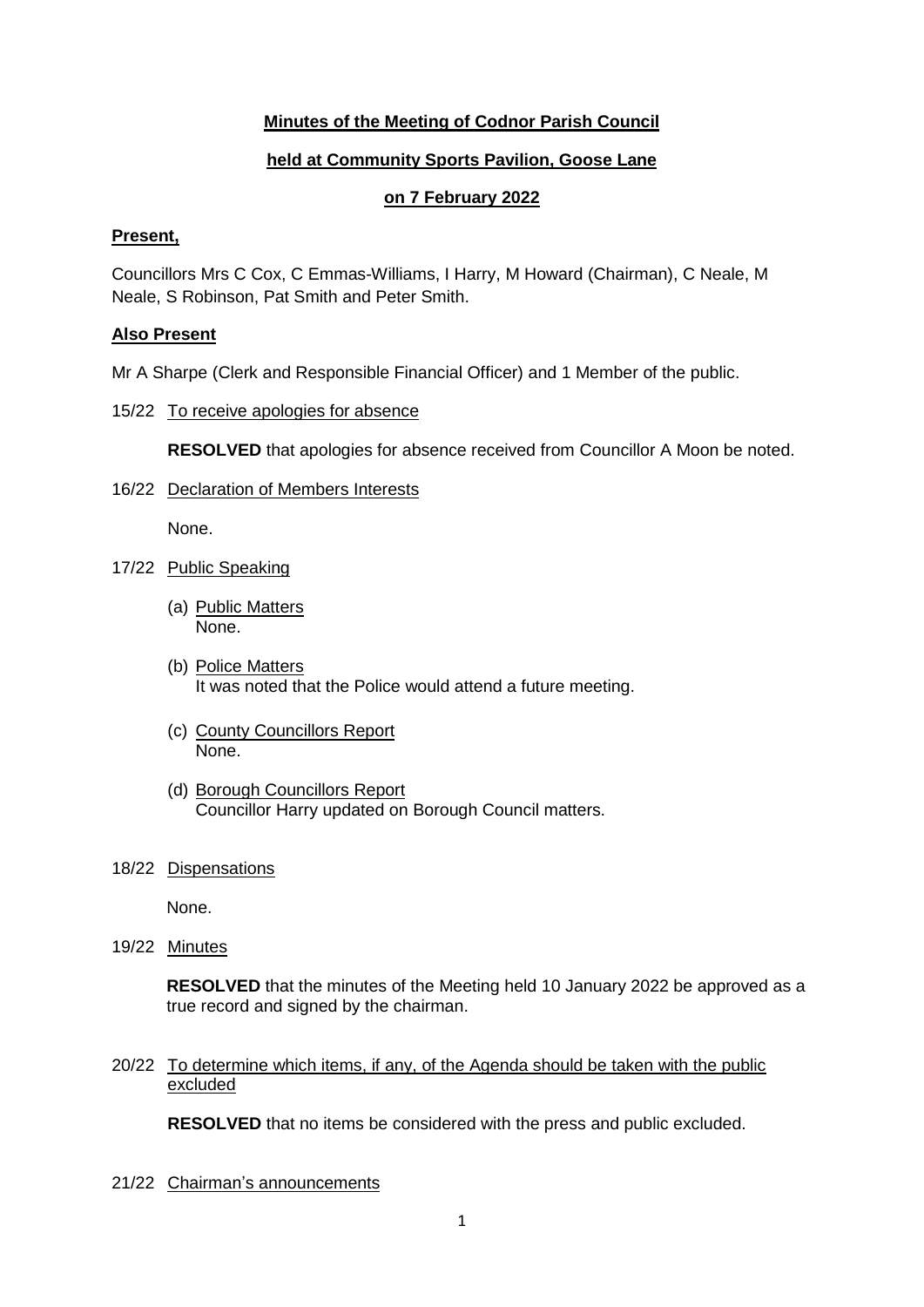None.

### 22/22 Leaders Report

The Leader mentioned the upcoming Codnor Fete and Jubilee celebrations. It was **AGREED** that the Financial & Investment Sub Committee meet as soon as possible to discuss a revised budget to take into account these events and other outstanding matters. In the meantime a Working Party comprising Councillors C Neale, I Harry and Pat Smith meet to consider proposals for the Jubilee.

23/22 Environmental Matters

None.

- 24/22 Parish Council Items for Decision/Action/Update
	- (a) Update On-going matters EV Charging points, Tesco Express Land, Clock Tower land, Allotments and Multi User.

Council were updated on matters of business that were ongoing.

Tesco Express Land – Clerk has been in correspondence with DCC since October. No substantive reply.

Clock Tower land – Concerns from contractors about underground services. HSL have been on site and will be suggesting solutions.

Allotments – 37 sheets of asbestos require disposal – quotes range from £1000 to £1500 – Allotment Association are seeking assistance.

Christmas Lights – Approximately £6000 to provide 3 conical Christmas trees – F and I to look at budget. Decision required by 31 March.

Portable Hearing Loop – Ripley Hearing Centre providing advice.

Multi User - Meeting arranged.

**RESOLVED** that the report be noted and the F & I Sub Committee consider the budget.

(b) Covid 19 update.

Council noted the latest position in regards to Covid 19 and restrictions.

**RESOLVED** that the report be noted.

(c) Asset Register Review.

**RESOLVED** that the updated Asset Register for January 2022 as detailed below be approved.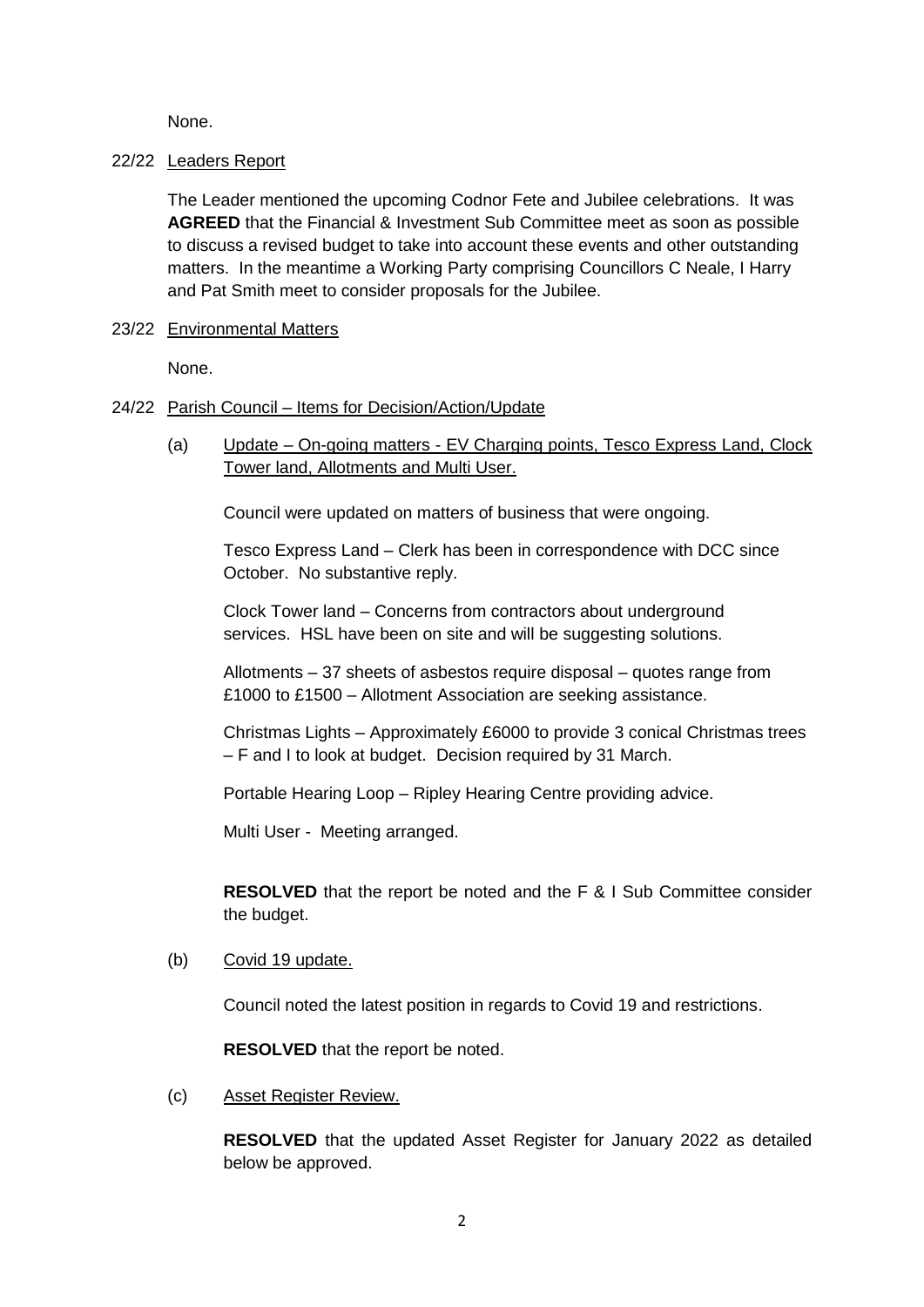| <b>Clock Building</b>       | £110,000 |
|-----------------------------|----------|
| Office contents             | £275     |
| General                     | £1,500   |
| <b>Outside Equipment</b>    | £3,500   |
| <b>Street Furniture etc</b> | £2,200   |
| <b>Tools</b>                | £180     |
| Land                        | Nominal  |
| <b>Play Equipment</b>       | £20,000  |

More detailed breakdown contained in the asset register which was signed by the Chairman.

(d) Standing Orders and Financial Regulations

**RESOLVED** that the updated Standing Orders and Financial Regulations be approved and referred for a fully detailed review by the Financial and Investment Sub Committee early in the new Civic Year.

(e) Casual Vacancy Council would be asked to formally approve the advertising of a casual vacancy for co-option at the next meeting.

### 25/22 Finance

### **RESOLVED** that

#### (a) Accounts for Payment.

|                          | <b>Payee/Description</b>                                  | <b>Nett</b> | <b>VAT</b> | <b>Gross</b> |  |
|--------------------------|-----------------------------------------------------------|-------------|------------|--------------|--|
| UT BACS 11<br><b>JAN</b> | Heage Band Fee                                            | 150.00      | 0.00       | 150.00       |  |
| UT BACS 11<br>JAN        | Keptkleen - Toilet<br>Clean                               | 96.00       | 19.20      | 115.20       |  |
| UT BACS 18<br><b>JAN</b> | Viking - Ink                                              | 37.98       | 7.60       | 45.58        |  |
| UT BACS 18<br><b>JAN</b> | DCC - Land at Mill<br>Lane licence                        | 200.00      | 0.00       | 200.00       |  |
| UT BACS 18<br>JAN        | Salary                                                    | 1104.18     | 0.00       | 1104.18      |  |
| UT BACS 18<br><b>JAN</b> | Salary                                                    | 668.11      | 0.00       | 668.11       |  |
| UT BACS 30<br><b>JAN</b> | <b>T Richards Tree</b><br>Surgeon - Field Street<br>Trees | 400.00      | 80.00      | 480.00       |  |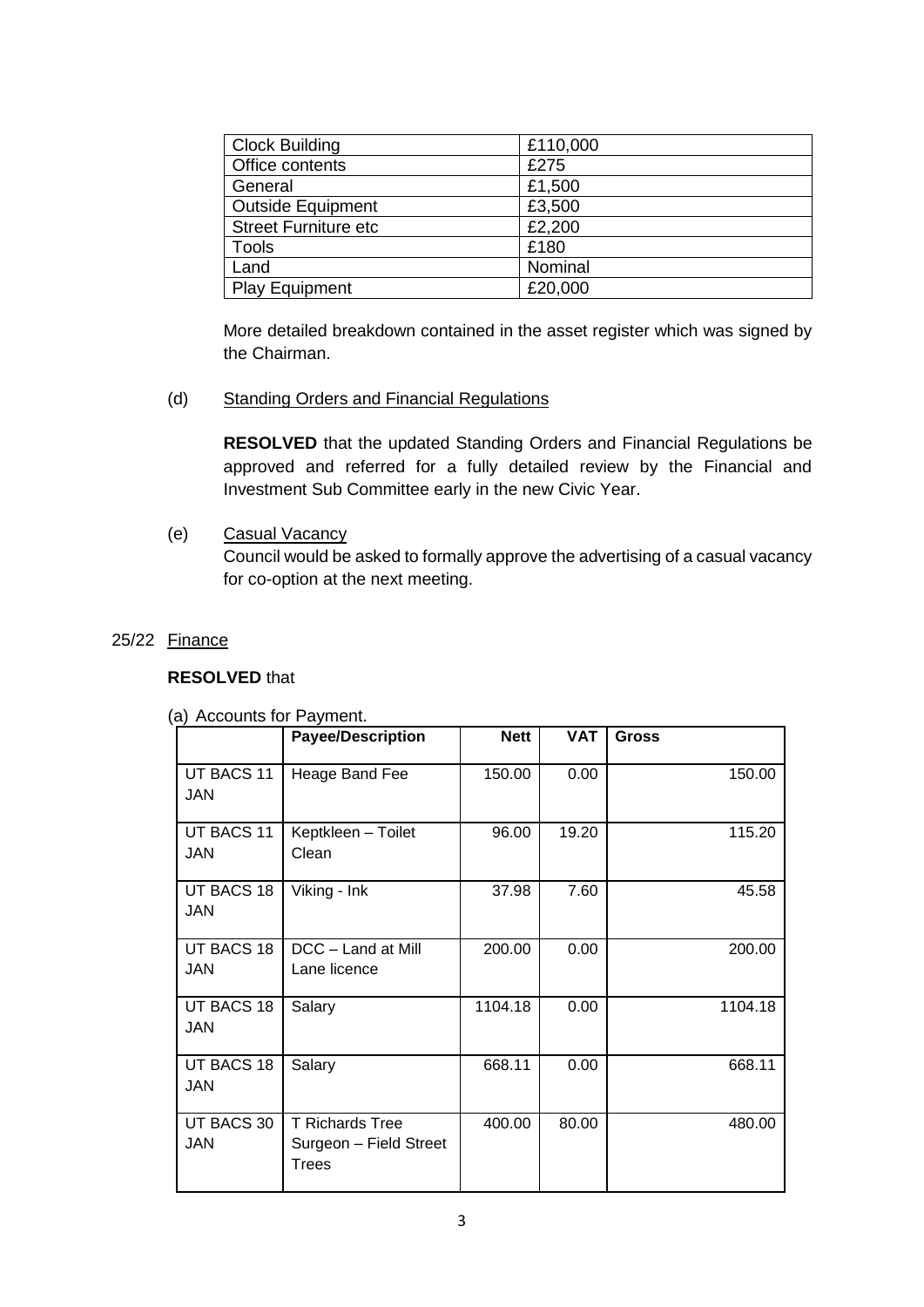| <b>JAN</b>                     | UT BACS 30               | Clerk - Zoom and<br>Weedkiller reimburse   | 46.84      | 0.00 | 46.84      |  |
|--------------------------------|--------------------------|--------------------------------------------|------------|------|------------|--|
| <b>CPC Bank Reconciliation</b> | (b) Bank Reconciliation. |                                            |            |      |            |  |
| Balance b/f at 1 April         |                          | £                                          | 149,987.59 |      |            |  |
| Add total receipts             |                          | £                                          | 71,137.60  |      |            |  |
| Less total payments            |                          | £                                          | 53,548.86  |      |            |  |
| Balance at 31 Dec              |                          | £                                          | 167,576.33 |      |            |  |
|                                |                          | <b>Represented by bank balances 31 Dec</b> |            |      |            |  |
| Current                        |                          | £                                          | 39,368.84  |      |            |  |
| Deposit                        |                          | £                                          | 6,433.51   |      |            |  |
| <b>Business Term Deposit</b>   |                          | £                                          | 37,235.30  |      |            |  |
| U Trust                        |                          | £                                          |            |      | 84,583.68  |  |
|                                |                          | £                                          |            |      | 167,576.33 |  |

## 26/22 Planning and Licensing

Council noted the latest planning decisions taken by AVBC -

## **Decision Date - 20/Jan/2022**

#### [AVA/2021/1185](https://www.ambervalley.gov.uk/planapps?refval=AVA-2021-1185)

Address: 23 High Street, Codnor, Ripley, Derbyshire, DE5 9QB,

Proposal: Change of use to a tattoo studio

Decision: PERMITTED

### **Decision Date - 24/Jan/2022**

#### [TRE/2022/0010](https://www.ambervalley.gov.uk/planapps?refval=TRE-2022-0010)

Address: 92 Glasshouse Hill, Codnor, Ripley, Derbyshire, DE5 9QT,

Proposal: T1 Beech - To crown lift lower canopy to comply with highway specification. Lower canopy to be crown lifted to achieve approx. 5.5m from ground level. T2 Beech - To